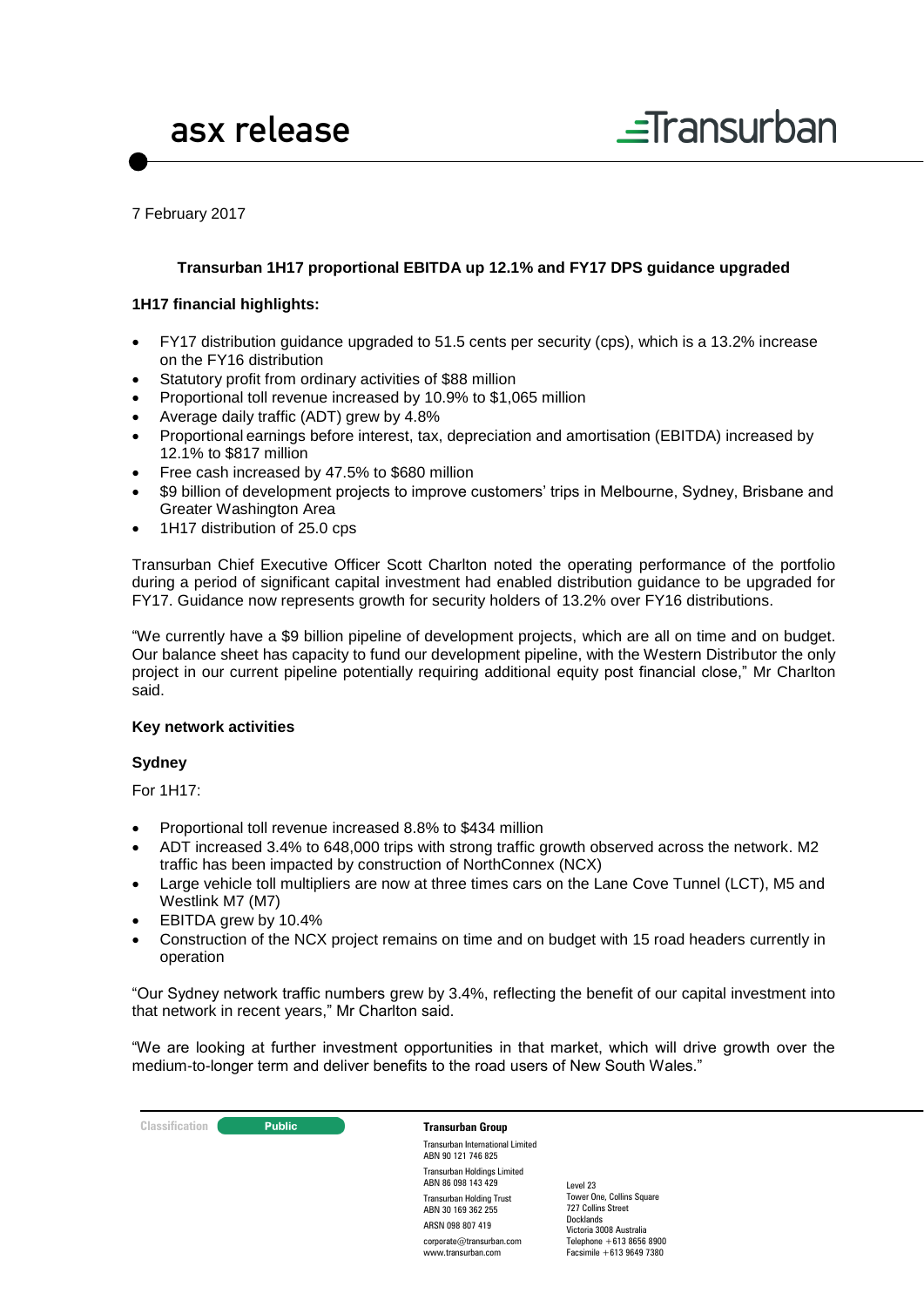For the quarter:

- Proportional toll revenue increased 9.7% to \$221 million. ADT increased 3.5% to 653,000 trips
- Average workday traffic increased 3.5% and average weekend/public holiday traffic increased 4.8%
- Of total ADT, car traffic increased 3.6% and large vehicle traffic increased 2.6%
- Revenue on the M7 increased by 18.7% for the December quarter. This was largely due to the increase in the large vehicle toll multiplier during the December quarter to 2.78 times the car toll. The multiplier reached 3 times the car toll on 1 January 2017

#### **Melbourne**

For 1H17:

- Toll revenue increased 2.7% to \$340 million
- ADT decreased 0.7% to 828,000 transactions; however, average weekend/public holiday traffic increased by 0.9%
- EBITDA was up 2.5%
- Work continues to minimise the disruption to traffic from the CityLink Tulla Widening project
- CityLink tolls and trip caps are changing for large vehicles from 1 April 2017, with daytime section tolls for heavy commercial vehicles (HCV) increasing from 1.9 times to 3.0 times
- Transurban is continuing to work with the Victorian Government on the \$5.5 billion Western Distributor proposal. Financial close is expected on the project by late 2017
- Works commenced on the Monash Freeway Upgrade in September 2016 and are scheduled for completion in 2018

"Transurban's works on the CityLink Tulla Widening are now approximately 66% complete and we continue to focus on minimising disruptions for drivers by closely managing construction activities," Mr Charlton said.

"Our works are scheduled for completion in early 2018, and once complete will bring significant benefits for drivers across the Melbourne road network."

For the quarter:

- Toll revenue increased 2.9% to \$170 million. ADT decreased 0.9% to 828,000 transactions
- Average workday traffic decreased 1.1% and average weekend/public holiday traffic decreased 0.2%
- Of total ADT, car traffic decreased 3.5% and large vehicle traffic increased 14.4% for the quarter<sup>1</sup>

 $1$  During the prior financial year, the business completed a project which reviewed vehicle classifications, leading to a number of cars being reclassified as light commercial vehicles.



1

Transurban International Limited ABN 90 121 746 825 Transurban Holdings Limited ABN 86 098 143 429 Transurban Holding Trust ABN 30 169 362 255 ARSN 098 807 419 corporate@transurban.com www.transurban.com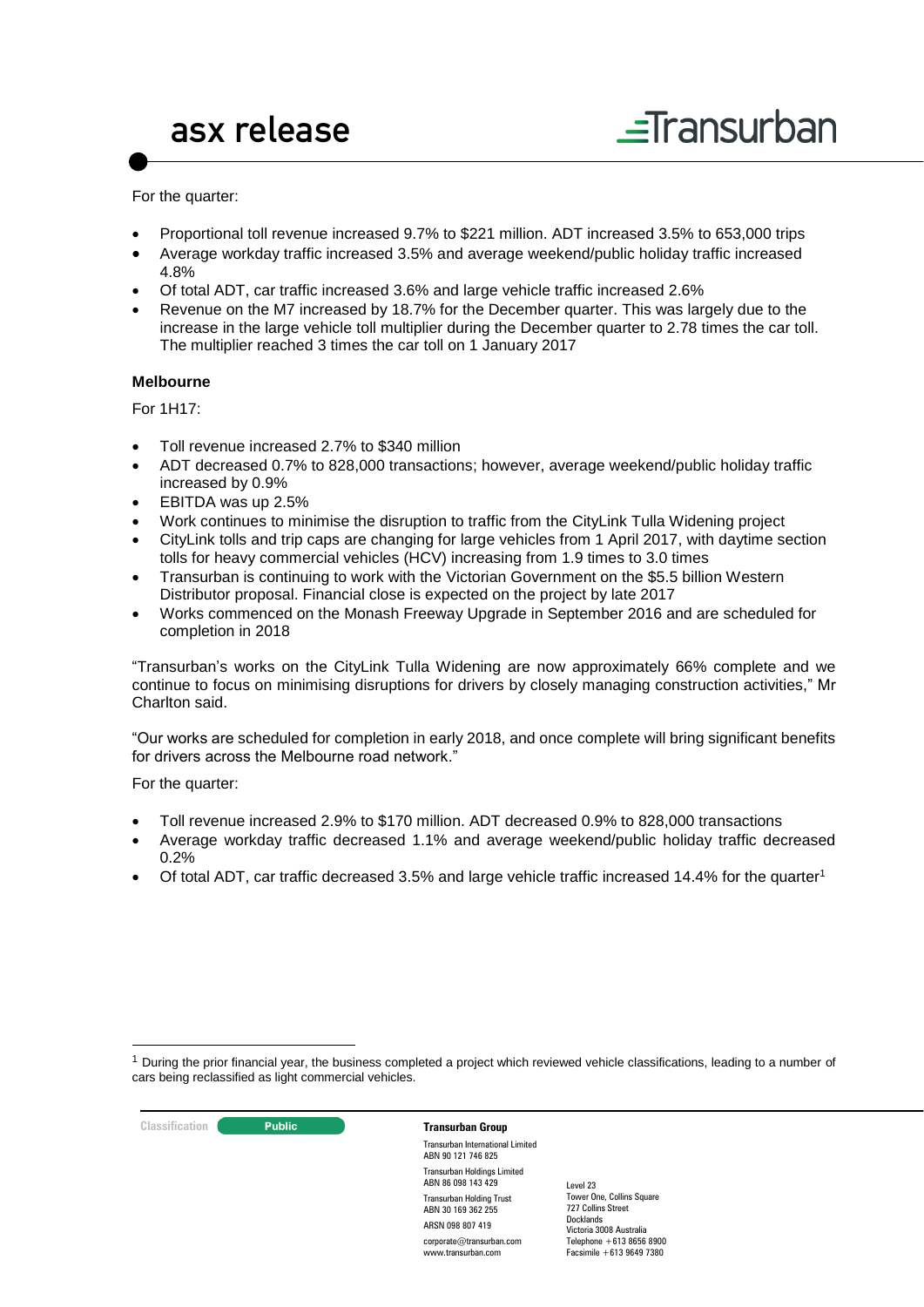# $\equiv$ Transurban

#### **Brisbane**

For 1H17:

- Proportional toll revenue increased 31.6% to \$193 million<sup>2</sup>
- ADT increased 19.4% to 395,000 trips<sup>3</sup>
- EBITDA was up 39.6% including AirportlinkM7
- The \$512 million Logan Enhancement Project has been approved by the Queensland Government. Financial close was reached on the project in December 2016 and construction completion is currently scheduled for mid-2019

"During the period we announced financial close of the \$512 million Logan Enhancement Project. This project will see the delivery of major upgrades to parts of the Logan and Gateway Extension motorways, and demonstrates Transurban's ability to work closely with our government partners to provide effective transport solutions that support the growth of our cities," Mr Charlton said.

For the quarter:

- Proportional toll revenue increased 32.6% to \$97 million. ADT increased 19.4% to 393,000 trips.<sup>4</sup> Excluding AirportlinkM7 from the December quarter, Brisbane proportional toll revenue increased 8.4% to \$79 million and ADT increased 2.0% to 336,000 trips
- Average workday traffic increased 20.4% and average weekend/public holiday traffic increased 18.3%<sup>5</sup>
- Of total ADT, car traffic increased 20.2% and large vehicle traffic increased 16.8%<sup>6</sup>

#### **Greater Washington Area**

For 1H17:

- Proportional toll revenue grew 21.2% to US\$74 million influenced by the continued ramp up on the 95 Express Lanes and 495 Express Lanes
- ADT increased 11.5% to 94,000 trips
- EBITDA was up 53.1%
- All terms of the 395 Express Lanes transaction have now been agreed with Government. An implementation plan has been submitted which is expected to be approved by mid-February

For the quarter:

- Proportional toll revenue increased by 18.3% to US\$36 million. ADT increased 11.4% to 94,000 trips
- Average workday toll revenue on the 495 Express Lanes increased 24.4% to US\$252,000. The average dynamic toll price for the quarter was US\$4.59
- Average workday toll revenue on the 95 Express Lanes increased 21.3% to US\$294,000. The average dynamic toll price for the quarter was US\$6.98

#### **Classification Transurban Group**

Transurban International Limited ABN 90 121 746 825 Transurban Holdings Limited ABN 86 098 143 429 Transurban Holding Trust ABN 30 169 362 255 ARSN 098 807 419 corporate@transurban.com

www.transurban.com

<sup>-</sup><sup>2</sup> Excluding AirportlinkM7, proportional toll revenue increased by 7.8%.

<sup>3</sup> Excluding AirportlinkM7, the ADT increased by 2.0%.

<sup>4</sup> AirportlinkM7 was acquired on 1 April 2016, and is not included in the prior period calculation.

<sup>5</sup> Excluding AirportlinkM7, average workday traffic increased 2.7% and average weekend/public holiday traffic increased 1.7%.

<sup>6</sup> Excluding AirportlinkM7, car traffic increased 1.1% and large vehicle traffic increased 5.1%.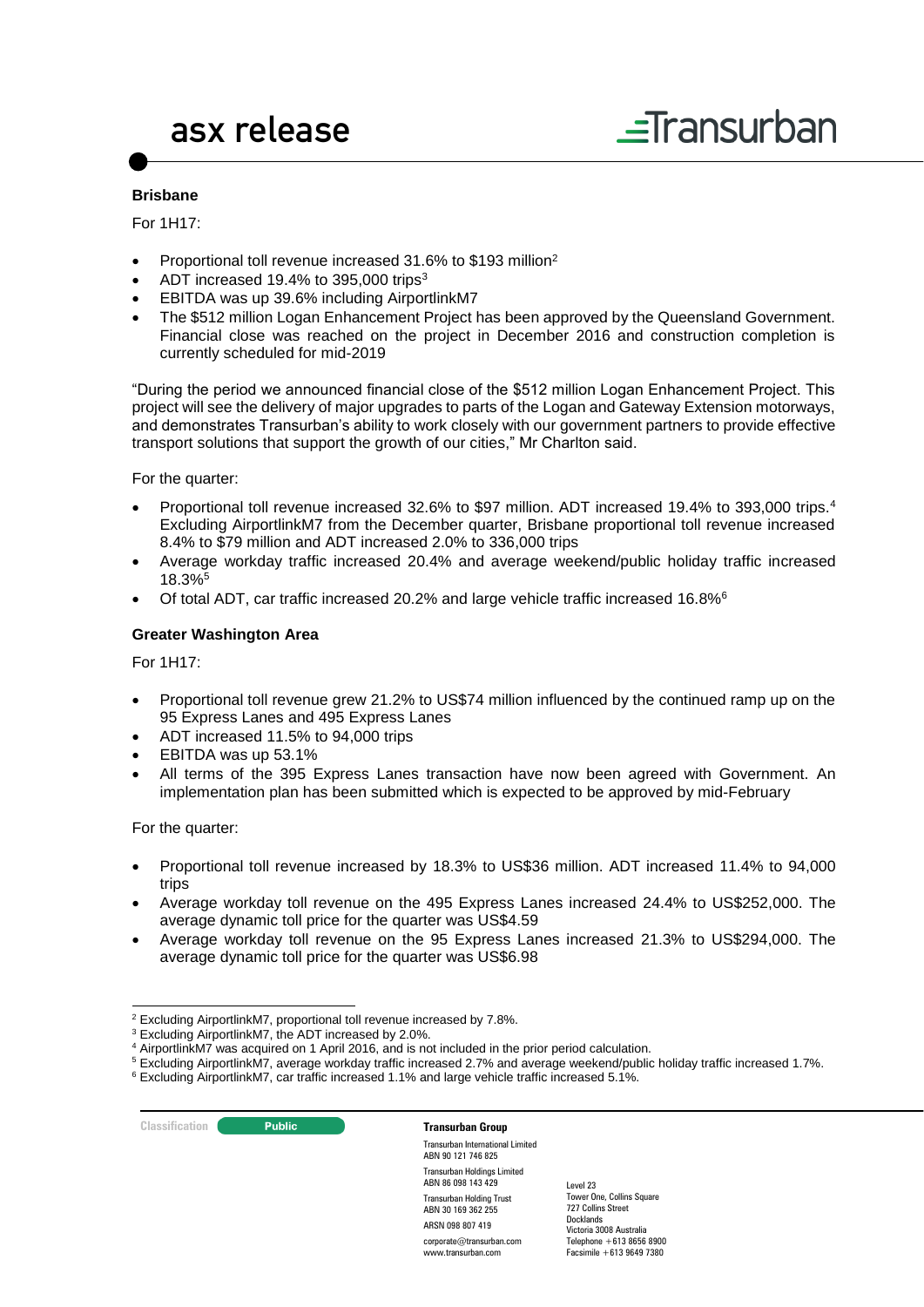



"Our North American assets have exceeded expectations by continuing to deliver double-digit traffic growth across the network. This reflects the benefits they are delivering to drivers in the Greater Washington Area," Mr Charlton said.

#### **Distribution and DRP**

A distribution totalling 25.0 cps will be paid on 10 February 2017 for the six months ended 31 December 2016. This will consist of a 21.5 cps distribution from Transurban Holding Trust and a 3.5 cps fully franked dividend from Transurban Holdings Limited.

The Distribution Reinvestment Plan (DRP) will operate again for this distribution payment. For further information on distributions and the DRP, visit the Investor Centre at [www.transurban.com.](http://www.transurban.com/)

#### **Outlook**

**FY17 distribution guidance has been upgraded to 51.5 cps due to strong traffic and operational performance.**

#### **Market briefing**

Transurban will be providing a market briefing at 9.30am (AEDT) today, 7 February 2017. The market briefing will be webcast via the Transurban website at www.transurban.com.

**END**

 $U222$ 

**Amanda Street** Company Secretary

**Investor enquiries Jessica O'Brien**  +613 8656 8364

**Media enquiries Josie Brophy** +61 437 165 424

*Note: Further details are provided in the Appendices and the Investor Presentation attached to this release.*

#### **Classification Transurban Group**

Transurban International Limited ABN 90 121 746 825 Transurban Holdings Limited ABN 86 098 143 429 Transurban Holding Trust ABN 30 169 362 255 ARSN 098 807 419 corporate@transurban.com www.transurban.com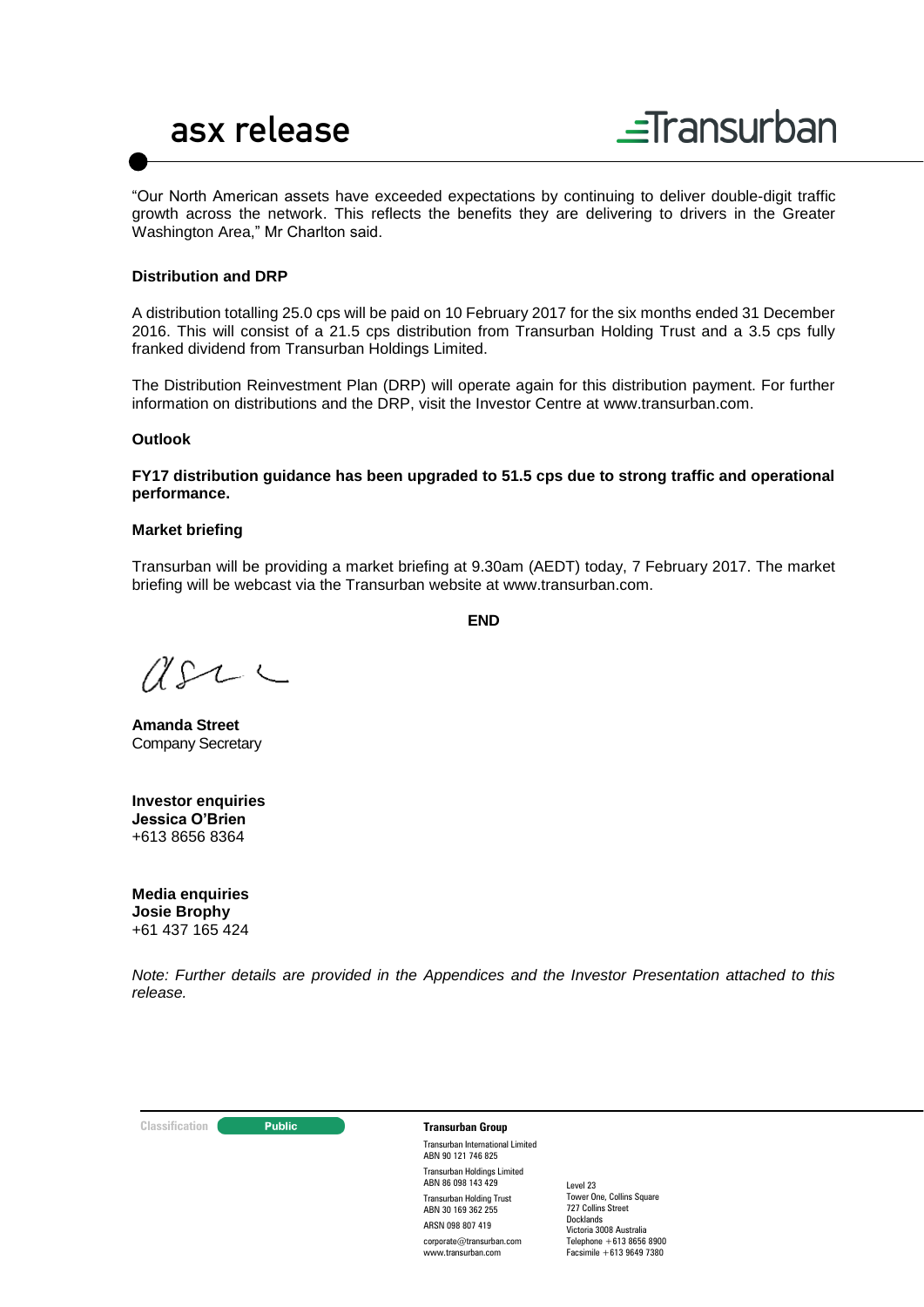

#### **Appendix 1:**

Statutory results

|                                                                                                                     | 1H16<br><b>\$M</b> | 1H17<br>\$Μ | % change  |
|---------------------------------------------------------------------------------------------------------------------|--------------------|-------------|-----------|
| Toll revenue                                                                                                        | 919                | 1,032       | 12.3%     |
| Construction revenue                                                                                                | 107                | 274         | 156.1%    |
| Other revenue                                                                                                       | 30                 | 28          | $(6.7\%)$ |
| <b>Total revenue</b>                                                                                                | 1,056              | 1,334       | 26.3%     |
| Employee benefits expenses                                                                                          | (71)               | (78)        | 9.9%      |
| Road operating costs                                                                                                | (148)              | (166)       | 12.2%     |
| <b>Construction costs</b>                                                                                           | (107)              | (274)       | 156.1%    |
| Transaction and integration costs                                                                                   | (7)                | ÷           | $N.M^*$   |
| Corporate / other expenses                                                                                          | (47)               | (47)        | 0.0%      |
| <b>Total costs</b>                                                                                                  | (380)              | (565)       | 48.7%     |
| Profit before depreciation and amortisation, net<br>finance costs, equity accounted investments and<br>income taxes | 676                | 769         | 13.8%     |
| Depreciation and amortisation                                                                                       | (279)              | (307)       | 10.0%     |
| Net finance costs                                                                                                   | (353)              | (406)       | 15.0%     |
| Share of net profits of equity accounted investments                                                                | 9                  | 11          | 22.2%     |
| Profit/(loss) before income tax                                                                                     | 53                 | 67          | 26.4%     |
| Income tax benefit (expense)                                                                                        | 9                  | 21          | 133.3%    |
| Profit/(loss) from continuing operations                                                                            | 62                 | 88          | 41.9%     |

\*Not meaningful.

#### **Classification Transurban Group**

Transurban International Limited ABN 90 121 746 825 Transurban Holdings Limited ABN 86 098 143 429 Transurban Holding Trust ABN 30 169 362 255 ARSN 098 807 419

corporate@transurban.com www.transurban.com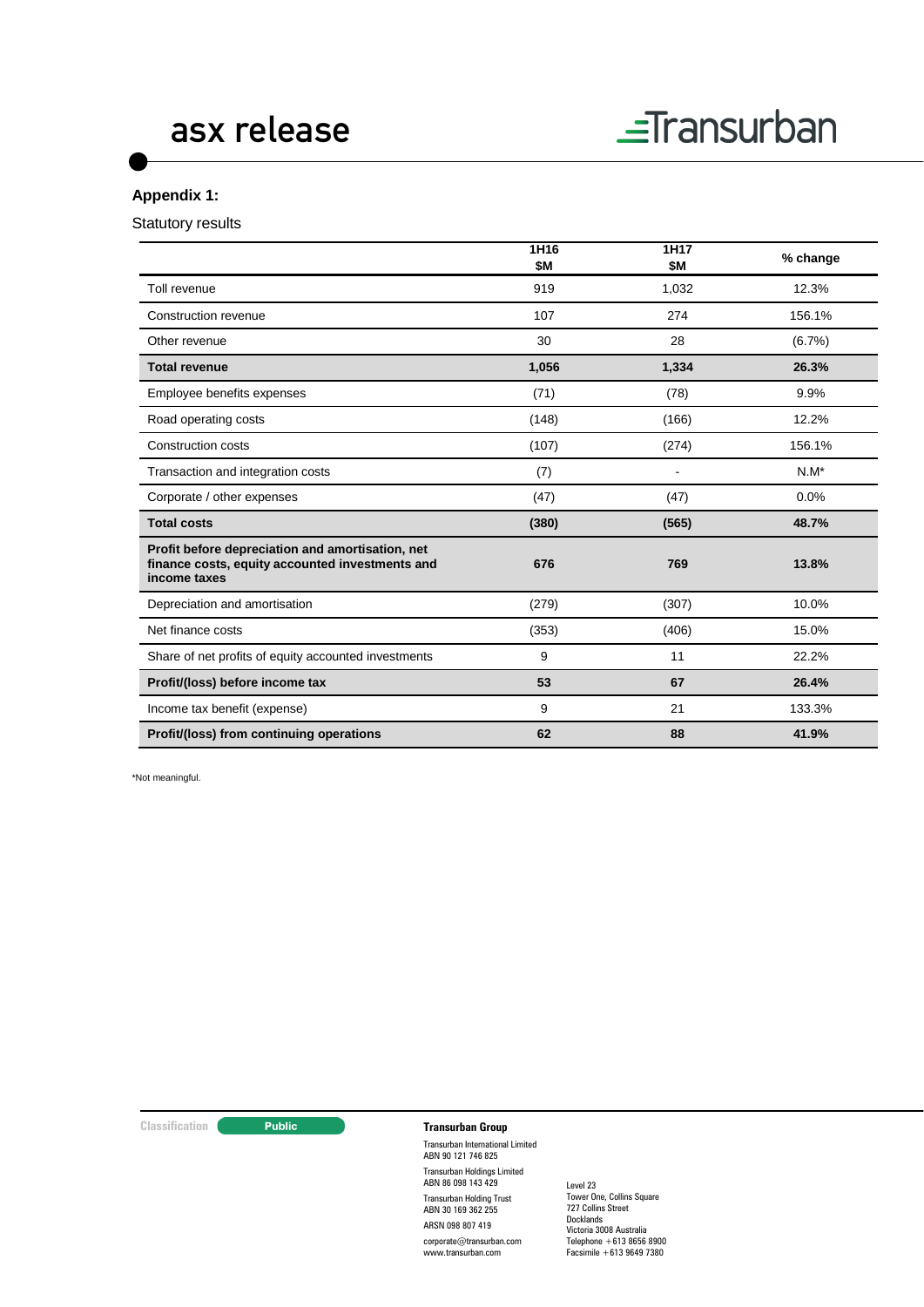

#### **Appendix 2:**

Proportional results

|                      | 1H16<br>\$Μ | 1H17<br>\$Μ | % change  |
|----------------------|-------------|-------------|-----------|
| Toll revenue         | 960         | 1,065       | 10.9%     |
| Other revenue        | 30          | 28          | $(6.7\%)$ |
| <b>Total revenue</b> | 990         | 1,093       | 10.4%     |
| <b>Total costs</b>   | (261)       | (276)       | 5.7%      |
| <b>EBITDA</b>        | 729         | 817         | 12.1%     |

#### **Classification Transurban Group**

Transurban International Limited ABN 90 121 746 825 Transurban Holdings Limited ABN 86 098 143 429 Transurban Holding Trust ABN 30 169 362 255 ARSN 098 807 419

corporate@transurban.com www.transurban.com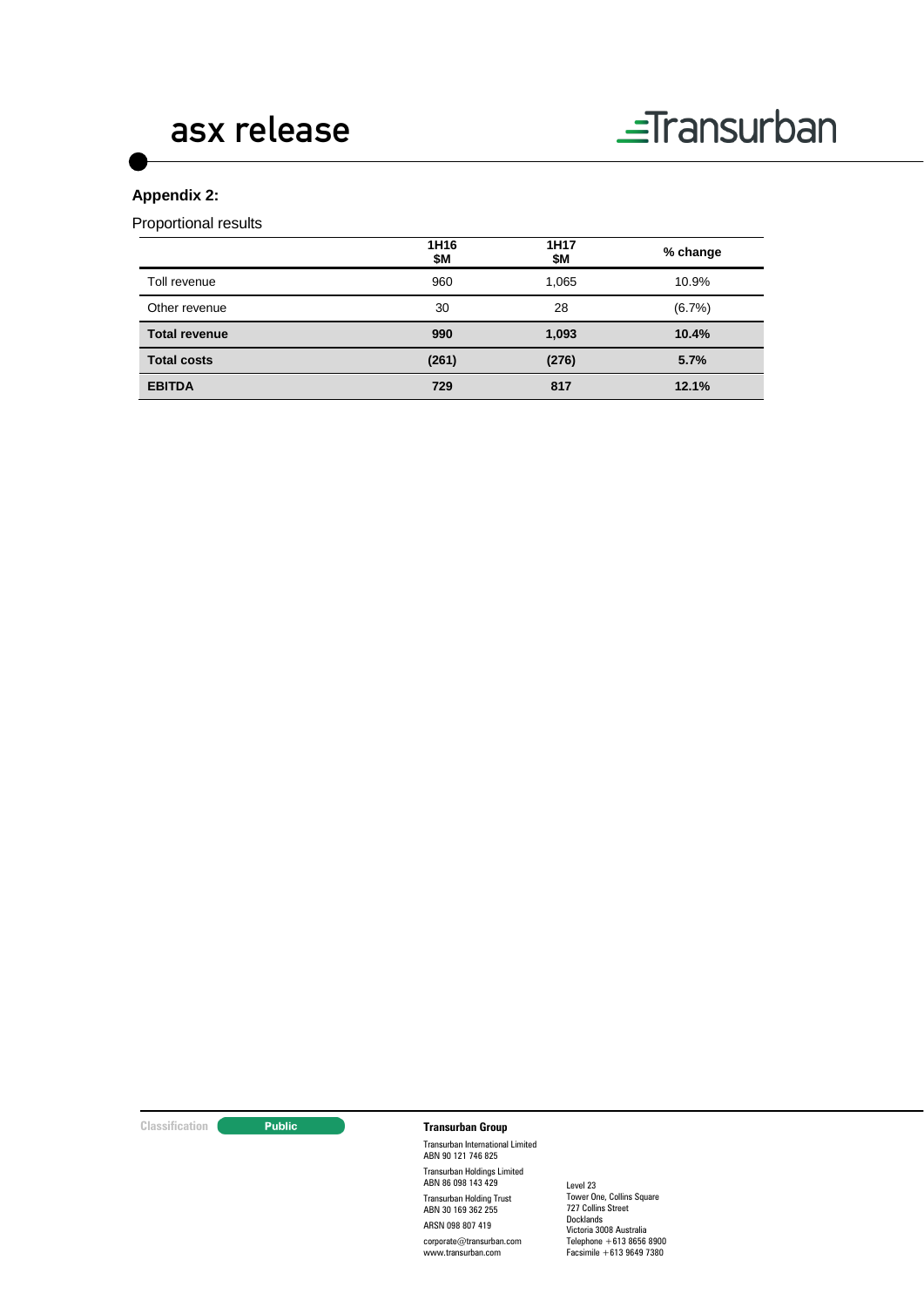

#### **Appendix 3:**

Proportional results by segment

| 1H17                        | <b>Melbourne</b> | Sydney | Brisbane <sup>7</sup> | Greater<br>Washington<br>Area <sup>8</sup> | Corporate<br>and other | Total |
|-----------------------------|------------------|--------|-----------------------|--------------------------------------------|------------------------|-------|
| Toll revenue (\$m)          | 340              | 434    | 193                   | 98                                         |                        | 1,065 |
| Other revenue (\$m)         | 11               | 15     |                       | $\blacksquare$                             |                        | 28    |
| Total revenue (\$m)         | 351              | 449    | 194                   | 98                                         | 1                      | 1,093 |
| Total costs (\$m)           | (58)             | (98)   | (57)                  | (41)                                       | (22)                   | (276) |
| EBITDA (\$m)                | 293              | 351    | 137                   | 57                                         | (21)                   | 817   |
| Toll revenue growth         | 2.7%             | 8.8%   | 31.6%                 | 21.2%                                      | ٠                      | 10.9% |
| Traffic growth <sup>9</sup> | (0.7%            | 3.4%   | 19.4%                 | 11.5%                                      |                        | 4.8%  |
| EBITDA growth               | 2.5%             | 10.4%  | 39.6%                 | 53.1%                                      | N.M                    | 12.1% |

**Classification Transurban Group** 

-

Transurban International Limited ABN 90 121 746 825 Transurban Holdings Limited ABN 86 098 143 429

Transurban Holding Trust ABN 30 169 362 255 ARSN 098 807 419

corporate@transurban.com www.transurban.com

<sup>7</sup> Excluding AirportlinkM7 from 1H17, ADT increased by 2.0%, toll revenue grew by 7.8%, EBITDA grew by 11.5% and EBITDA margin is 69.6%

<sup>&</sup>lt;sup>8</sup> Toll revenue growth and EBITDA growth are calculated in USD.

<sup>&</sup>lt;sup>9</sup> Traffic growth is based on movement in ADT.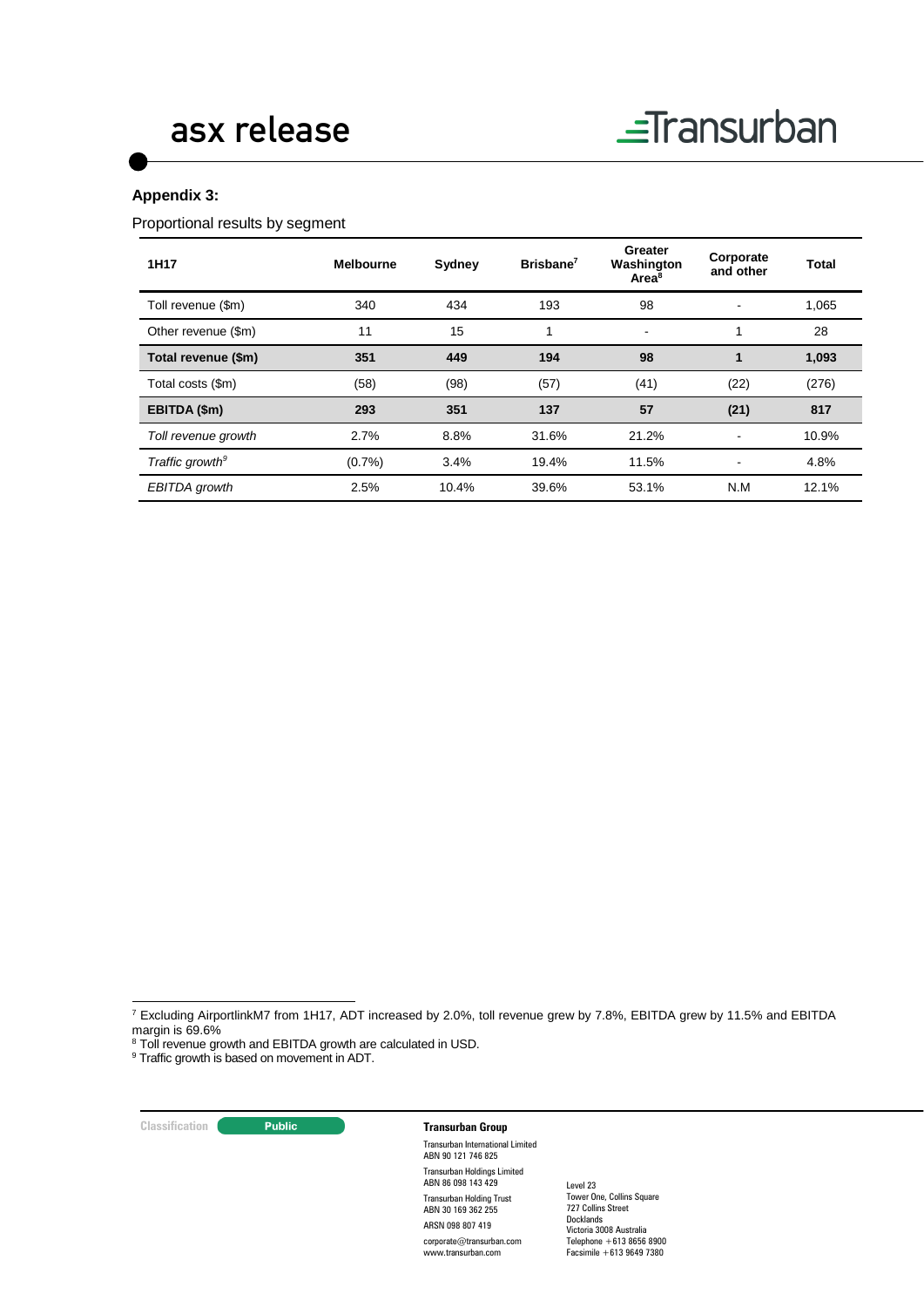#### **Appendix 4:**

Reconciliation of Statutory EBITDA to Proportional EBITDA

|                                                            | 1H16<br>\$М | 1H <sub>17</sub><br>\$Μ |
|------------------------------------------------------------|-------------|-------------------------|
| <b>Statutory EBITDA</b>                                    | 676         | 769                     |
| Less: EBITDA attributable to non-controlling interest – ED | (13)        | (13)                    |
| Less: EBITDA attributable to non-controlling interest - TQ | (60)        | (83)                    |
| Add: M5 proportional EBITDA                                | 55          | 61                      |
| Add: M7 proportional EBITDA                                | 71          | 83                      |
| <b>Proportional EBITDA</b>                                 | 729         | 817                     |

#### **Classification Transurban Group**

Transurban International Limited ABN 90 121 746 825 Transurban Holdings Limited ABN 86 098 143 429 Transurban Holding Trust ABN 30 169 362 255 ARSN 098 807 419

corporate@transurban.com www.transurban.com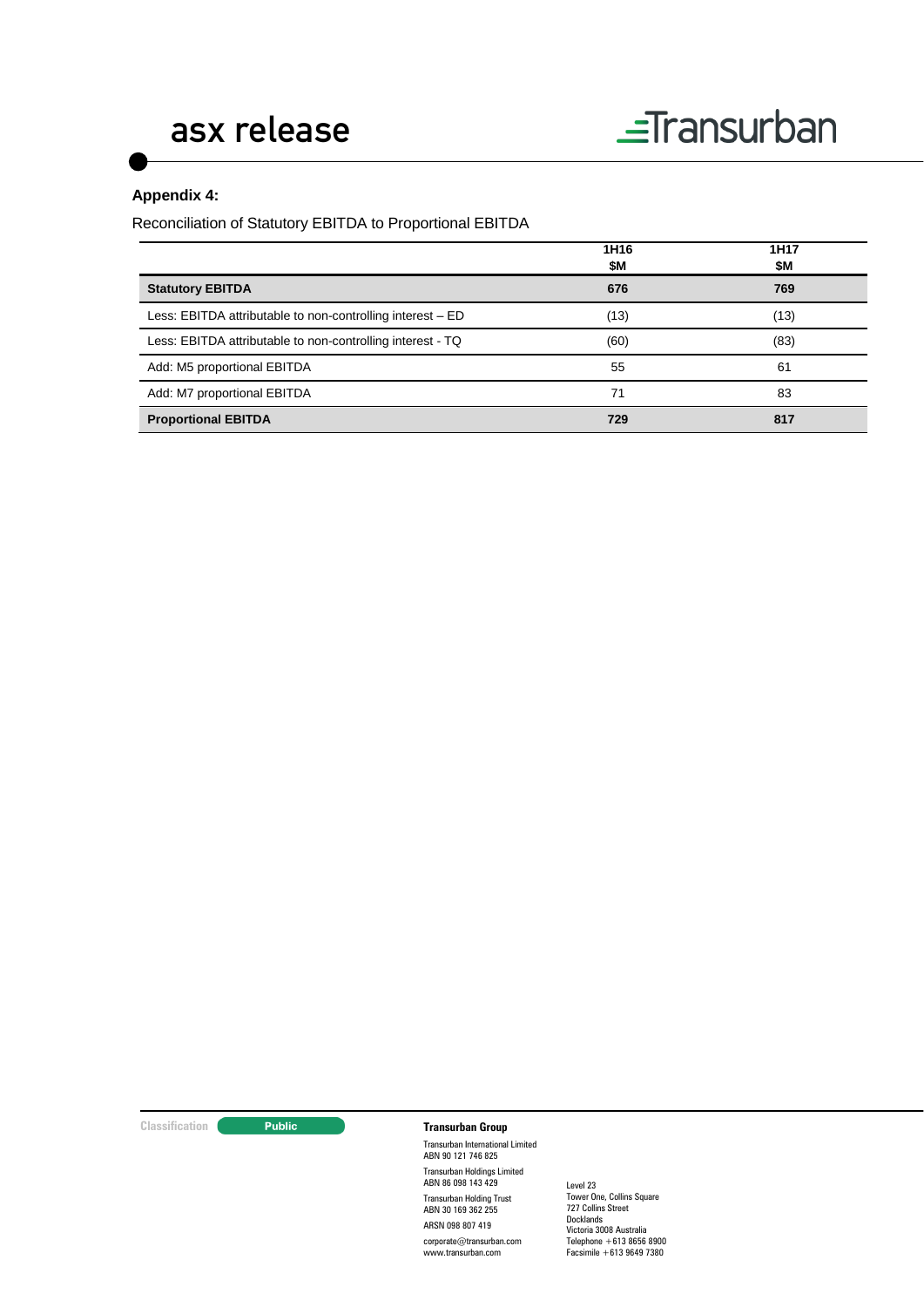#### **Appendix 5:**

Reconciliation of Statutory Cash Flow from operating activities to Free Cash

|                                                                                              | 1H <sub>16</sub><br>\$M | 1H17<br>\$M |
|----------------------------------------------------------------------------------------------|-------------------------|-------------|
| Cash flows from operating activities                                                         | 430                     | 292         |
| Add back transaction and integration costs related to acquisitions (non-100% owned entities) | 7                       | 104         |
| Add back payments for maintenance of intangible assets                                       | 26                      | 35          |
| Less cash flow from operating activities from consolidated non-100% owned entities           | (130)                   | (130)       |
| Less allowance for maintenance of intangible assets for 100% owned assets                    | (26)                    | 29          |
|                                                                                              |                         |             |
| Adjust for distributions and interest received from non-100% owned entities                  |                         |             |
| ED distribution                                                                              | 24                      | 29          |
| M5 distribution and term loan note interest                                                  | 35                      | 65          |
| TQ distribution and shareholder loan note interest                                           | 52                      | 84          |
| NorthWestern Roads Group distribution                                                        | 43                      | 230         |
| Free cash                                                                                    | 461                     | 680         |

**Classification Transurban Group** 

Transurban International Limited ABN 90 121 746 825 Transurban Holdings Limited ABN 86 098 143 429 Transurban Holding Trust ABN 30 169 362 255 ARSN 098 807 419

corporate@transurban.com www.transurban.com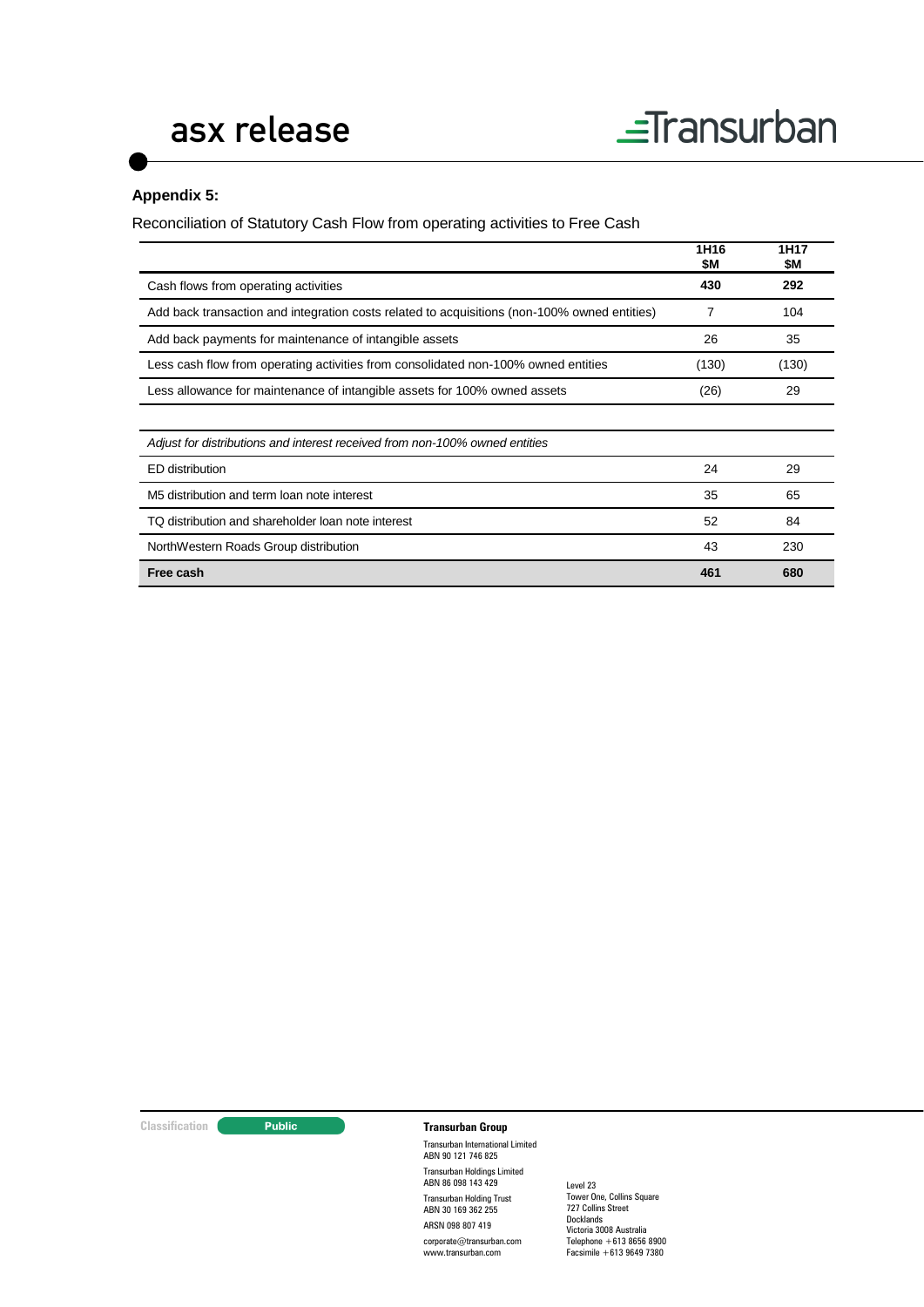

#### **Appendix 6:**

Traffic and revenue performance

| Dec 16 quarter          | Proportional toll revenue<br>% change        | <b>ADT</b><br>% change |  |
|-------------------------|----------------------------------------------|------------------------|--|
| Sydney                  | 9.7%                                         | 3.5%                   |  |
| Melbourne               | 2.9%                                         | (0.9%                  |  |
| <b>Brisbane</b>         | 32.6%                                        | 19.4%                  |  |
| Greater Washington Area | 18.3%                                        | 11.4%                  |  |
|                         |                                              |                        |  |
| 1H17                    | <b>Proportional toll revenue</b><br>% change | <b>ADT</b><br>% change |  |
| Sydney                  | 8.8%                                         | 3.4%                   |  |
| Melbourne               | 2.7%                                         | (0.7%                  |  |
| <b>Brisbane</b>         | 31.6%                                        | 19.4%                  |  |
| Greater Washington Area | 21.2%                                        | 11.5%                  |  |

#### **Classification Transurban Group**

Transurban International Limited ABN 90 121 746 825 Transurban Holdings Limited ABN 86 098 143 429 Transurban Holding Trust ABN 30 169 362 255 ARSN 098 807 419

corporate@transurban.com www.transurban.com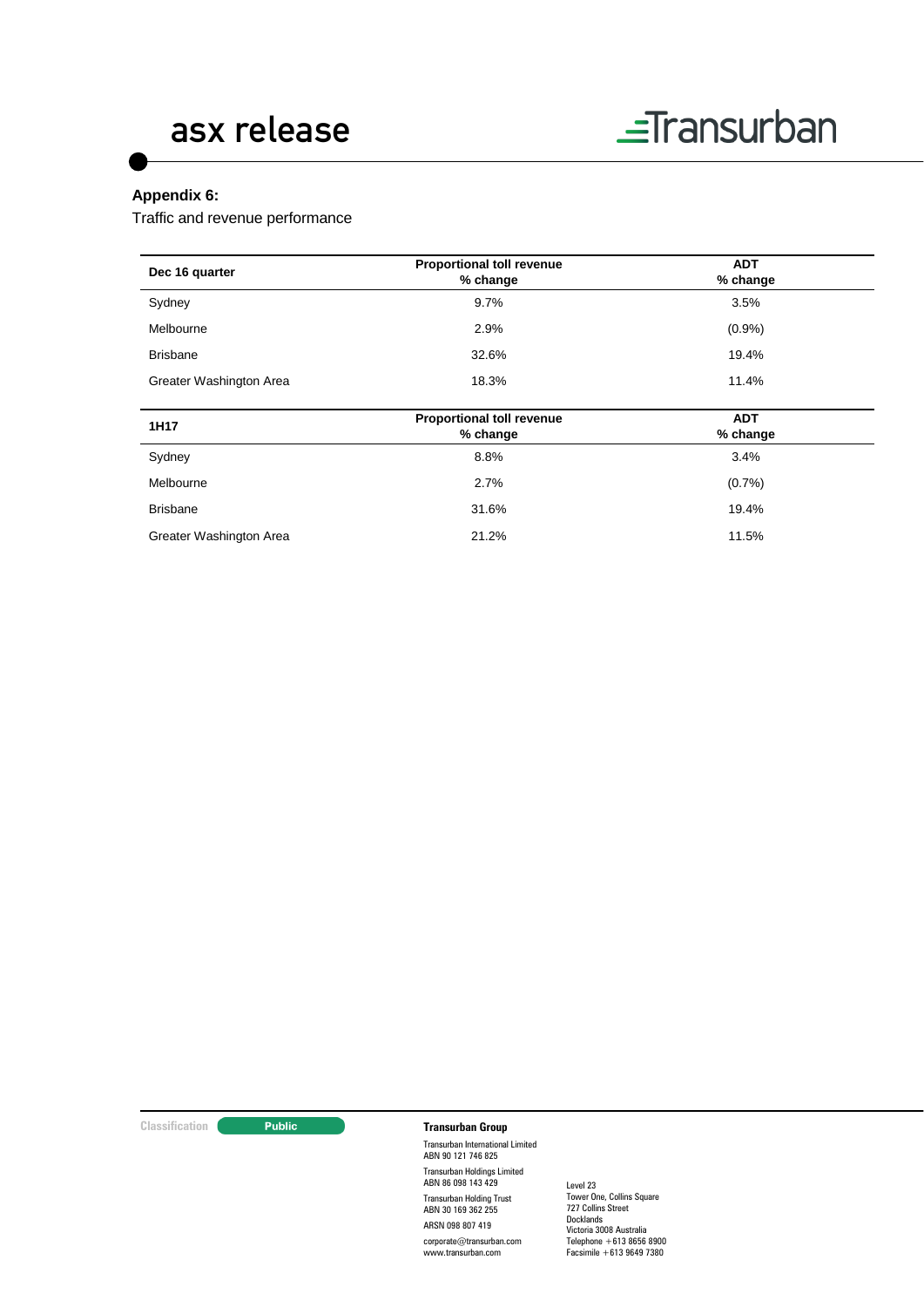

#### **Appendix 7:**

Traffic and revenue data – December quarter

| Asset                     | Ownership |                                                    | <b>Dec 15</b><br>quarter | <b>Dec 16</b><br>quarter | ℅<br>change | 1H <sub>16</sub> | 1H17  | $\frac{9}{6}$<br>change |
|---------------------------|-----------|----------------------------------------------------|--------------------------|--------------------------|-------------|------------------|-------|-------------------------|
|                           | 100%      | <b>Total Toll Revenue</b><br>(\$AUDm) (net of GST) | \$65                     | \$71                     | 8.5%        | \$129            | \$138 | 7.2%                    |
| Hills M2                  |           | Average Daily Trips ('000)                         | 126                      | 131                      | 3.6%        | 125              | 129   | 3.4%                    |
|                           |           |                                                    |                          |                          |             |                  |       |                         |
| Lane Cove Tunnel/         | 100%      | <b>Total Toll Revenue</b><br>(\$AUDm) (net of GST) | \$23                     | \$24                     | 3.6%        | \$45             | \$46  | 3.6%                    |
| <b>MRE</b>                |           | Average Daily Trips ('000)                         | 87                       | 90                       | 3.7%        | 86               | 89    | 3.3%                    |
|                           |           |                                                    |                          |                          |             |                  |       |                         |
| Cross City Tunnel         | 100%      | <b>Total Toll Revenue</b><br>(\$AUDm) (net of GST) | \$16                     | \$17                     | 6.7%        | \$30             | \$32  | 5.8%                    |
|                           |           | Average Daily Trips ('000)                         | 39                       | 40                       | 2.2%        | 38               | 38    | 1.6%                    |
|                           |           |                                                    |                          |                          |             |                  |       |                         |
| M1 Eastern                | 75.1%     | <b>Total Toll Revenue</b><br>(\$AUDm) (net of GST) | \$32                     | \$34                     | 6.9%        | \$63             | \$67  | 5.1%                    |
| <b>Distributor</b>        |           | Average Daily Trips ('000)                         | 56                       | 57                       | 1.3%        | 56               | 56    | 0.9%                    |
|                           |           |                                                    |                          |                          |             |                  |       |                         |
|                           | 50%       | <b>Total Toll Revenue</b><br>(\$AUDm) (net of GST) | \$84                     | \$100                    | 18.7%       | \$167            | \$196 | 17.2%                   |
| Westlink M7 <sup>10</sup> |           | Average Daily Trips ('000)                         | 178                      | 184                      | 3.6%        | 178              | 184   | 3.4%                    |
|                           |           |                                                    |                          |                          |             |                  |       |                         |
| M5 South West             | 50%       | <b>Total Toll Revenue</b><br>(\$AUDm) (net of GST) | \$63                     | \$68                     | 8.5%        | \$124            | \$135 | 9.2%                    |
| Motorway                  |           | Average Daily Trips ('000)                         | 145                      | 151                      | 4.4%        | 144              | 151   | 5.0%                    |

 $10$  Average tolled trip length was 12.92 kilometres for the quarter for Westlink M7.

-

### **Classification Transurban Group**

Transurban International Limited ABN 90 121 746 825 Transurban Holdings Limited ABN 86 098 143 429 Transurban Holding Trust ABN 30 169 362 255 ARSN 098 807 419 corporate@transurban.com

www.transurban.com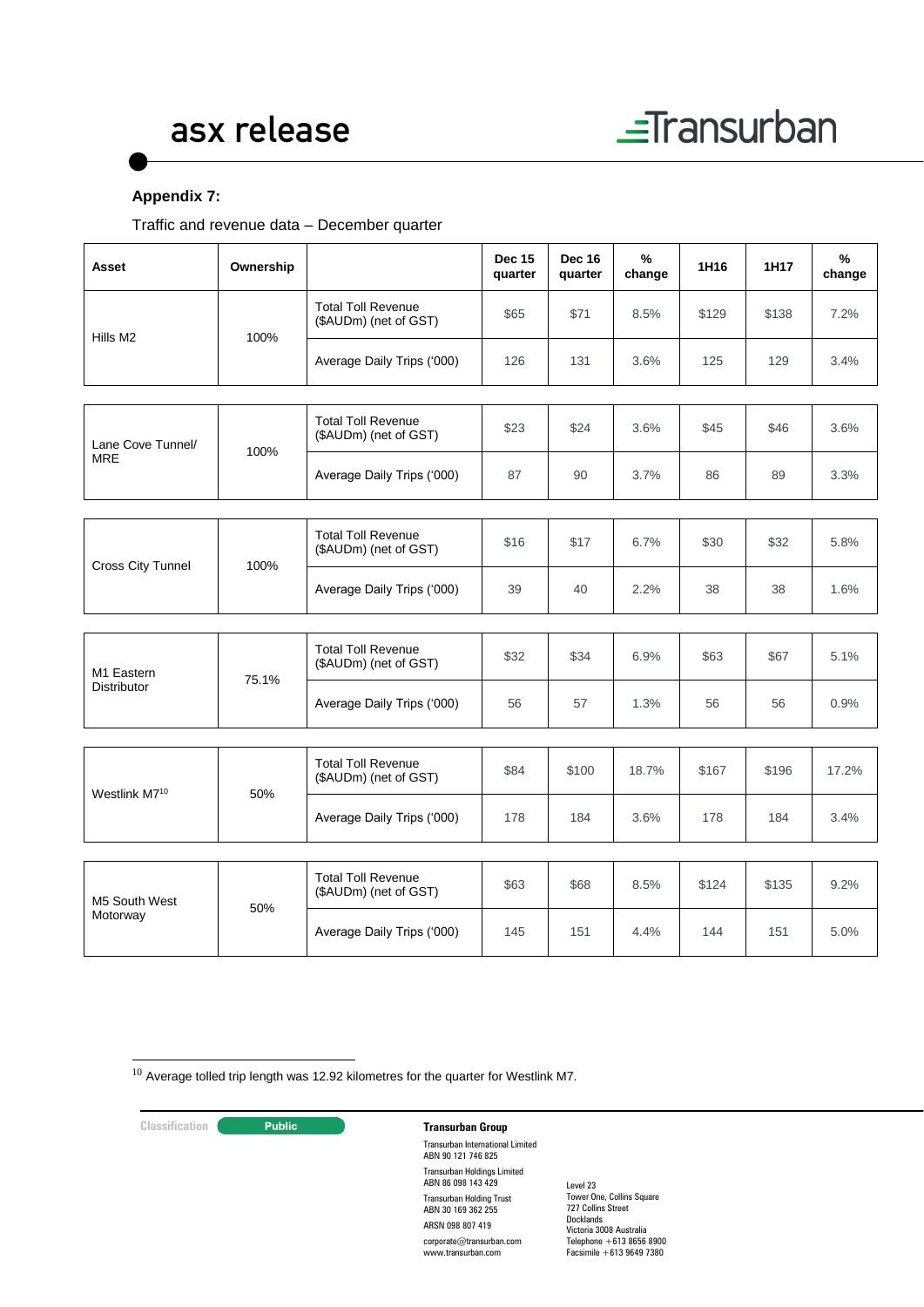# $\equiv$ Transurban

| Asset                       | Ownership |                                                    | <b>Dec 15</b><br>quarter | <b>Dec 16</b><br>quarter | %<br>change | 1H16  | 1H17  | %<br>change |
|-----------------------------|-----------|----------------------------------------------------|--------------------------|--------------------------|-------------|-------|-------|-------------|
|                             |           | <b>Total Toll Revenue</b><br>(\$AUDm) (net of GST) | \$166                    | \$170                    | 2.9%        | \$330 | \$340 | 2.7%        |
| CityLink                    | 100%      | <b>Average Daily Transactions</b><br>(000)         | 835                      | 828                      | $(0.9\%)$   | 834   | 828   | (0.7%)      |
|                             |           |                                                    |                          |                          |             |       |       |             |
| Gateway Motorway            | 62.5%     | <b>Total Toll Revenue</b><br>(\$AUDm) (net of GST) | \$53                     | \$55                     | 5.1%        | \$106 | \$110 | 3.9%        |
|                             |           | Average Daily Trips ('000)                         | 115                      | 116                      | 1.1%        | 115   | 116   | 1.2%        |
|                             |           |                                                    |                          |                          |             |       |       |             |
|                             | 62.5%     | <b>Total Toll Revenue</b><br>(\$AUDm) (net of GST) | \$43                     | \$47                     | 8.2%        | \$87  | \$92  | 6.0%        |
| Logan Motorway              |           | Average Daily Trips ('000)                         | 159                      | 163                      | 2.8%        | 159   | 164   | 2.8%        |
|                             |           |                                                    |                          |                          |             |       |       |             |
|                             | 62.5%     | <b>Total Toll Revenue</b><br>(\$AUDm) (net of GST) | N/A                      | \$28                     | N/A         | N/A   | \$56  | N/A         |
| AirportlinkM7 <sup>11</sup> |           | Average Daily Trips ('000)                         | 54                       | 57                       | 5.0%        | 55    | 57    | 5.2%        |
|                             |           |                                                    |                          |                          |             |       |       |             |
|                             |           | <b>Total Toll Revenue</b><br>(\$AUDm) (net of GST) | \$12                     | \$13                     | 9.2%        | \$25  | \$27  | 5.4%        |
| Clem7                       | 62.5%     | Average Daily Trips ('000)                         | 26                       | 27                       | 4.6%        | 27    | 28    | 3.3%        |
|                             |           |                                                    |                          |                          |             |       |       |             |
|                             | 62.5%     | <b>Total Toll Revenue</b><br>(\$AUDm) (net of GST) | \$6                      | \$9                      | 40.6%       | \$12  | \$18  | 52.9%       |
| Legacy Way                  |           | Average Daily Trips ('000)                         | 18                       | 18                       | 3.2%        | 18    | 18    | 3.4%        |
|                             |           |                                                    |                          |                          |             |       |       |             |
| Go Between Bridge           | 62.5%     | <b>Total Toll Revenue</b><br>(\$AUDm) (net of GST) | \$3                      | \$3                      | $(4.4\%)$   | \$7   | \$7   | (4.7%)      |

1

#### **Classification Transurban Group**

Transurban International Limited ABN 90 121 746 825 Transurban Holdings Limited ABN 86 098 143 429 Transurban Holding Trust ABN 30 169 362 255 ARSN 098 807 419 corporate@transurban.com www.transurban.com

<sup>11</sup> Transurban reached financial close on AirportlinkM7 on 1 April 2016. Toll revenue data prior to Transurban ownership has not been provided. Prior period ADT represents numbers prior to Transurban ownership and are shown for comparative purposes only.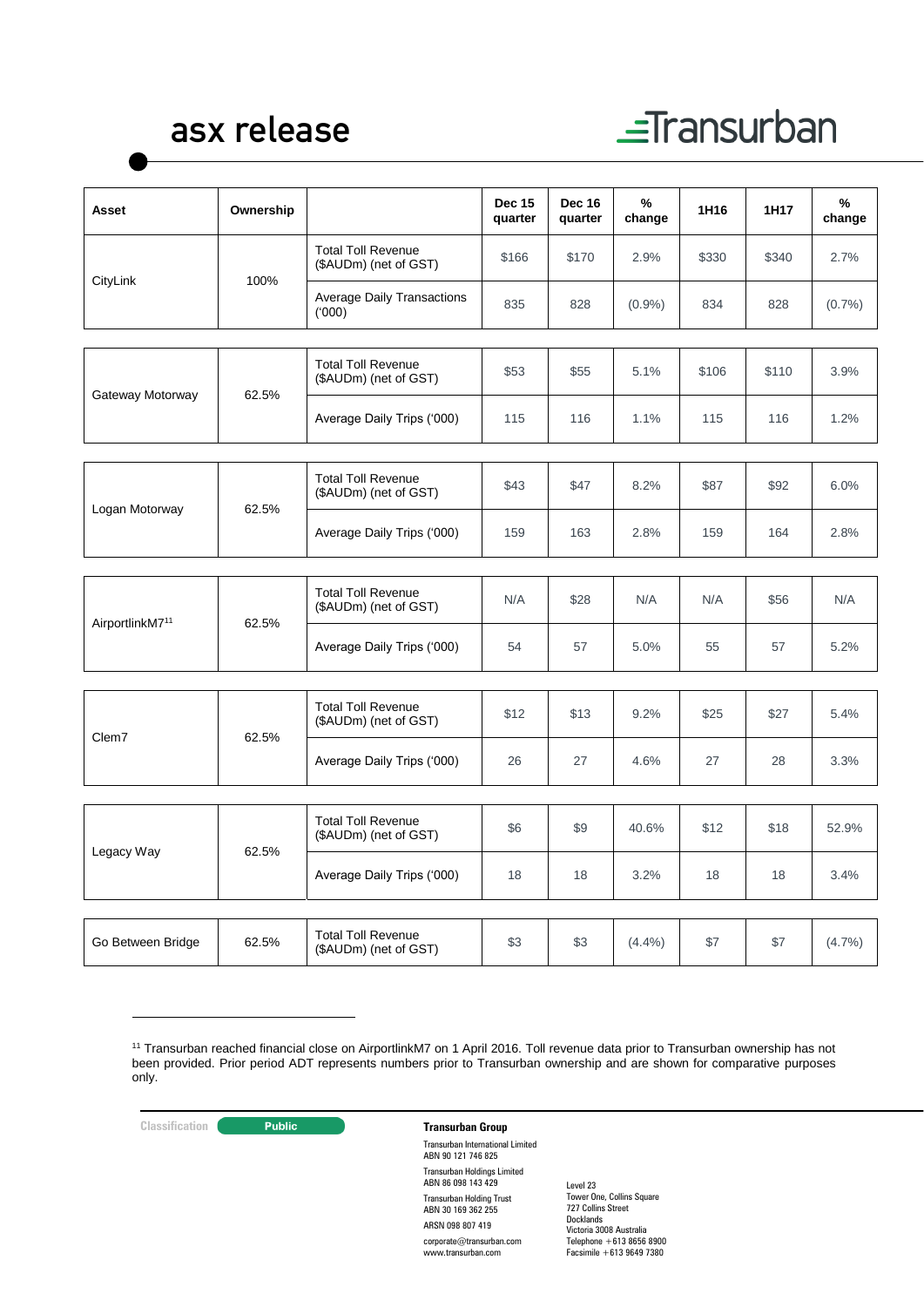# $\equiv$ Transurban

| Asset                    | Ownership                             |                                       | <b>Dec 15</b><br>quarter | <b>Dec 16</b><br>quarter | %<br>change | 1H16 | 1H17  | %<br>change |
|--------------------------|---------------------------------------|---------------------------------------|--------------------------|--------------------------|-------------|------|-------|-------------|
|                          |                                       | Average Daily Trips ('000)            | 12                       | 11                       | $(5.9\%)$   | 12   | 11    | $(5.8\%)$   |
| 100%<br>95 Express Lanes | <b>Total Toll Revenue</b><br>(\$USDm) | \$17                                  | \$20                     | 16.8%                    | \$34        | \$41 | 19.2% |             |
|                          |                                       | Average Daily Trips ('000)            | 44                       | 48                       | 8.1%        | 44   | 49    | 9.1%        |
|                          |                                       |                                       |                          |                          |             |      |       |             |
| 495 Express Lanes        | 100%                                  | <b>Total Toll Revenue</b><br>(\$USDm) | \$14                     | \$17                     | 20.2%       | \$27 | \$33  | 23.8%       |
|                          |                                       | Average Daily Trips ('000)            | 40                       | 46                       | 15.0%       | 40   | 45    | 14.1%       |

#### **Classification Transurban Group**

Transurban International Limited ABN 90 121 746 825 Transurban Holdings Limited ABN 86 098 143 429 Transurban Holding Trust ABN 30 169 362 255 ARSN 098 807 419

corporate@transurban.com www.transurban.com